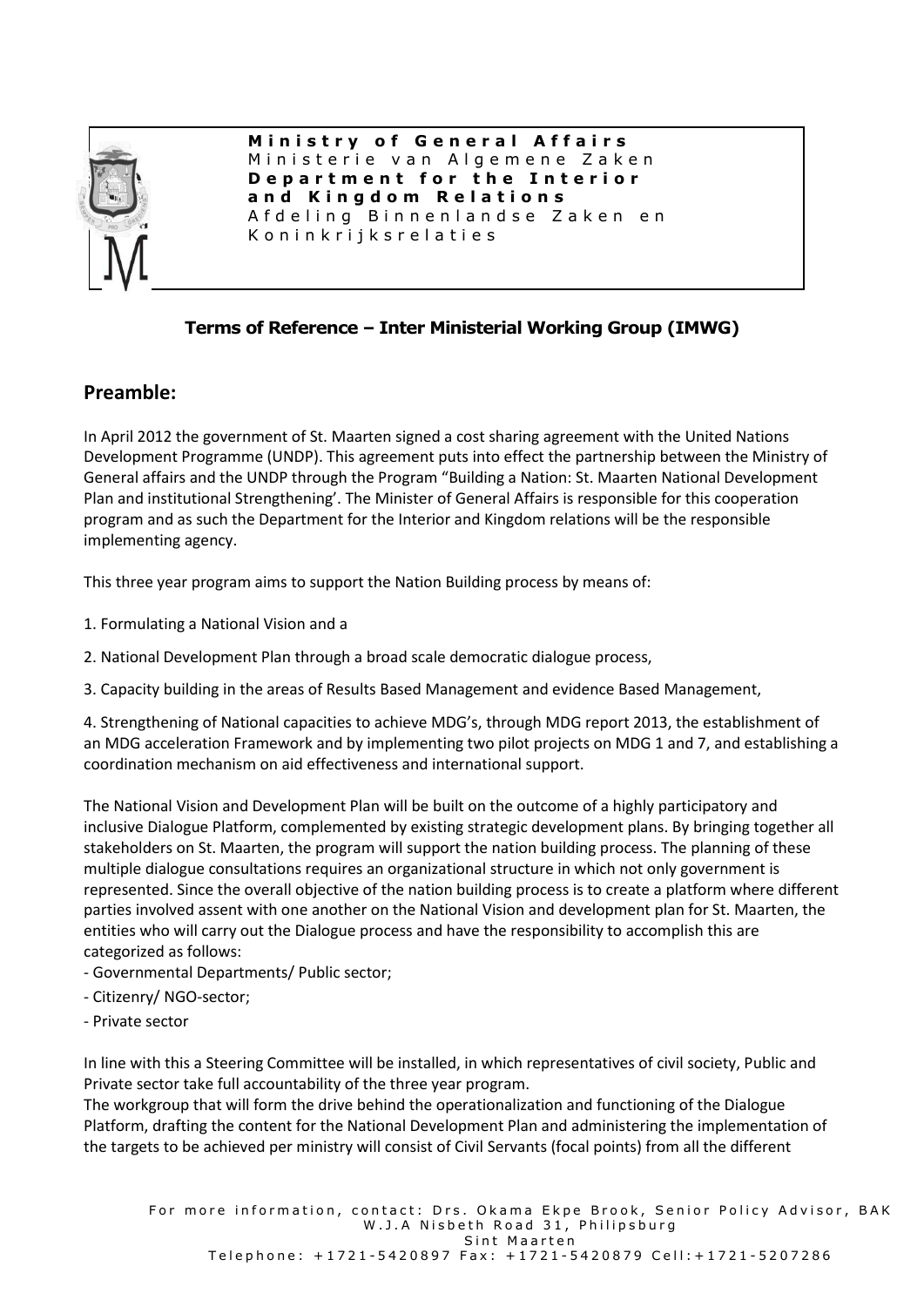ministries. This inter-ministerial workgroup will plan and execute the dialogues according to the themes below:

- 1. Economics
- 2. Environment and infrastructure
- 3. Social and Human development
- 4. Culture

Good Governance will be a cross cutting theme that will come back in all dialogues.

### **Roles and responsibilities of all actors:**

**Council of Ministers (COM) and Parliament:** Council of Ministers (CoM) is the ultimate responsible political authority and is accountable to Parliament accordingly for decisions made and about the performance of their ministries. Any political dialogue on national development will be executed by ministers in parliament.

**Steering Committee (SC) National Development:** The Steering Committee consisting of the Minister of General Affairs (Chair), the representatives of Civil Society, Public and Private Sector are the decision makers in this process. They carry full accountability of the outcome of the social dialogue, national development plan, MDGs and will be officially established by *a Ministerial Regulation.* 

The Secretary generals will furthermore have to appoint inter-ministerial focal points (and back-ups) related to the 4 pillars (economics, Environment & Infrastructure, Social & Human Development.

**Inter-Ministerial Working Group (IMWG):** The inter-ministerial workgroup consisting of focal points appointed per ministry plays a central role in preparing the input required from their ministries for the monthly meetings of the Steering Committee. As all the different ministries will be responsible for facilitating the execution of the National Development Plan, this cross ministerial technical team will be responsible for communication and inter-ministerial coordination. These tasks are in line with the implementation procedure of the social dialogue process in which the inter-ministerial workgroup has an operational role.

**The Millennium Development Goals (MDGs) Working Group:** The Millennium Development Goals Working Group (IMWG) was established in 2010 as part of the process to facilitate achievement of the MDGs in Sint Maarten. One of the concrete outcome of that process was the production of the first Millennium Development Goals report for Sint Maarten. That report was published in 2011. A recommendation from that report was continuity of the MDGWG to play a critical role in moving the MDG agenda forward into the next phase. The scope for that agenda and the development of the next phase of the MDG project is also set out in the National Development process.

To operationalize the further functioning of the MDGWG, harmonization and synchronization within the framework of the of IMWG is foreseen.

## **Establishment of the Inter-Ministerial Working Group (IMWG)**

In order to facilitate the collective visioning and process towards development of the national development plan, the process to establish the "Inter-Ministerial Working Group" " herein referred as the IMWG was established. In order to carry out it functions and to ensure quality and sustained work of the group, Secretaries General were tasked with the nomination of Permanent Representatives and one backstopping

For more information, contact: Drs. Okama Ekpe Brook, Senior Policy Advisor, BAK W.J.A Nisbeth Road 31, Philipsburg Sint Maarten Telephone: +1721-5420897 Fax: +1721-5420879 Cell:+1721-5207286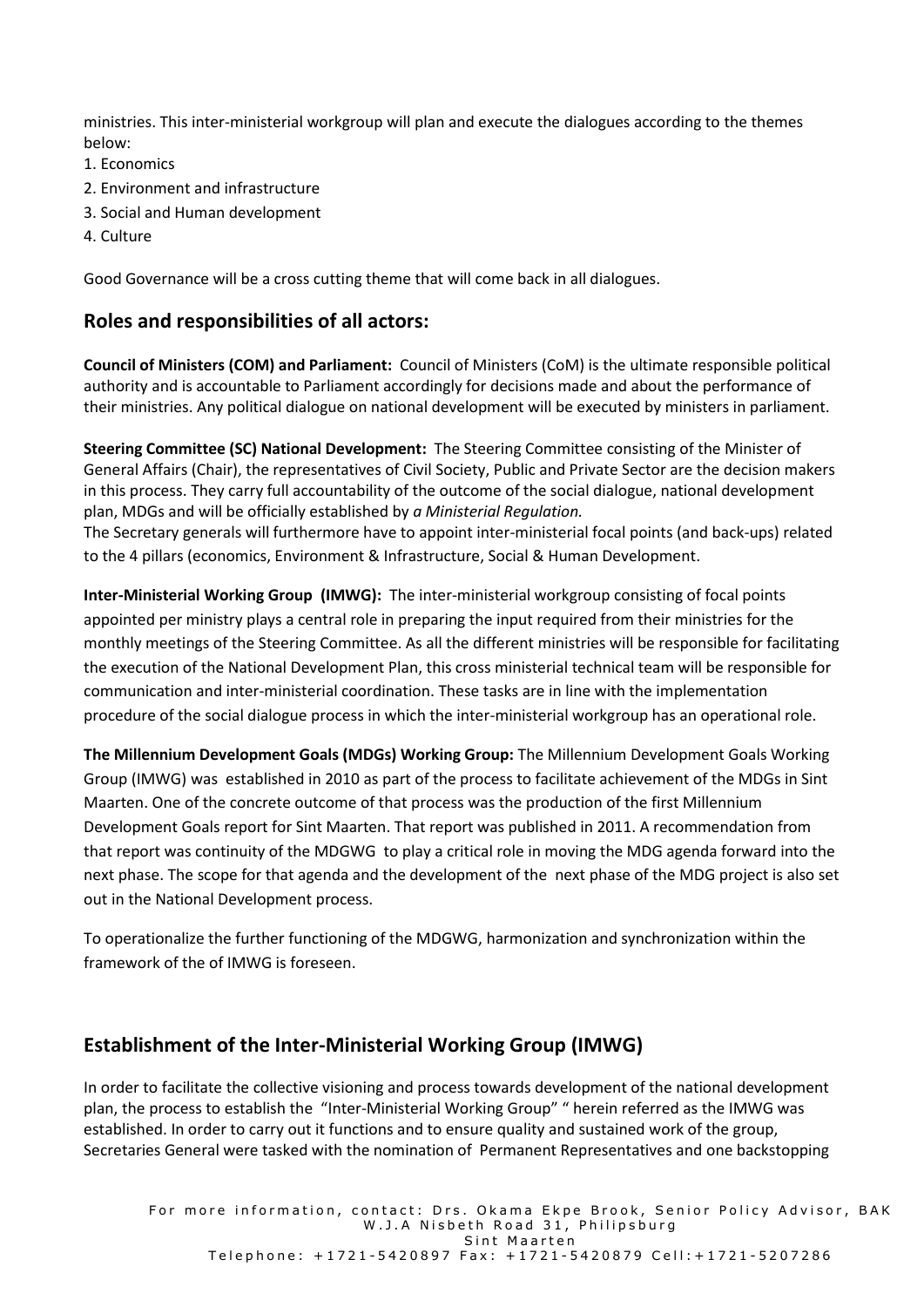supporter from each Ministry. The nomination process was completed in August, 2013 with the below Permanent Representatives:

| <b>Ministry</b>                                                           | <b>Permanent Representative</b> | <b>Backstopping Supporter</b> |
|---------------------------------------------------------------------------|---------------------------------|-------------------------------|
| Economic Affairs, Tourism, Traffic &                                      | Erika Radjouki                  | Lucy Richardson               |
| Telecommunication (TEZVT)                                                 | Jude Houston                    |                               |
| Tourism STB (TEZVT)                                                       | Cherinah Franken                | <b>Edward Dest</b>            |
| Public Housing, Spatial Planning,<br>Environment & Infrastructure (VROMI) | Johan Sellink                   | Louise Brown                  |
| Education, Culture, Youth & Sports                                        | Ruth Verbeek-Linger             | Claudia Connor                |
| (MECYS)                                                                   | Sidonia Lacorbiniere-Hodge      |                               |
| Finance                                                                   | Emmerika Destin                 |                               |
| Justice                                                                   | Myrna Lynch                     |                               |
| Public Health, Social Development &                                       | Fenna Arnell                    | Aida Holaman                  |
| Labour (VSA)                                                              | Joy Arnell                      | Virginia Asin                 |
| General Affairs, Department of Foreign                                    | Khalilah Peters                 |                               |
| Relations (AZ/DBB)                                                        |                                 |                               |
| General Affairs, Department of Interior                                   | Okama Ekpe Brook                | Loekie Morales                |
| & Kingdom Relations (AZ/BAK)                                              | Marc Arnold                     |                               |

## **Vision of the IMWG**

Create an Inter-Ministerial Coordination Platform that supports and facilitates effective and efficient process towards the development and eventual implementation of Sint Maarten's National Development Plan.

### **Mission:**

- ▶ To serve as the coordination, communication, and synchronization platform bringing Voices of Government into the National Development Planning process
- To serve and encourage inter-linkages between programs/projects and services that support the whole Government apparatus
- **To strength capacities and institutionalize harmonization of related activities and for policy** based budgeting

#### **Strategic objectives:**

1. In view of the broad tasks, the IMWG will have the following tasks and responsibilities, which are not exhaustive:

For more information, contact: Drs. Okama Ekpe Brook, Senior Policy Advisor, BAK W.J.A Nisbeth Road 31, Philipsburg Sint Maarten Telephone: +1721-5420897 Fax: +1721-5420879 Cell:+1721-5207286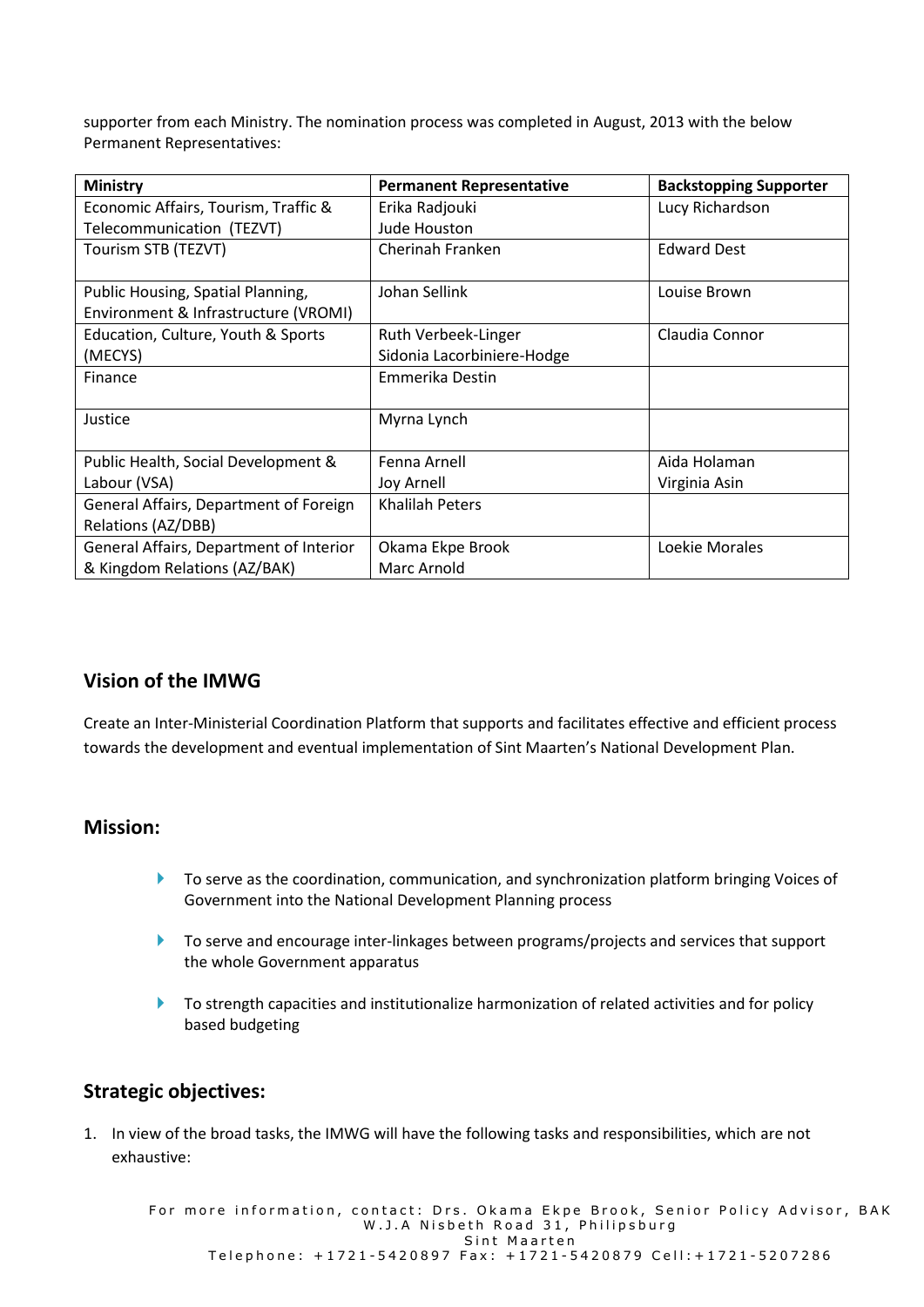- (a) Serve as the principal Government of Sint Maarten inter –sectoral coordination body to ensure full support and cooperation from all stakeholders within the Ministries
- (b) To facilitate, oversee and guide to the extent possible all multi-Ministerial activities relating to coordination for the four themes of economy, environment and infrastructure, culture and social and human developments of Sint Maarten
- (c) Strengthen and broaden partnerships with the private and civil sectors in the coordination and development of a National Development Plan; its eventual implementation and mobilize resources jointly to support the implementation and monitoring
- (d) coordinate policy development on inter related issues (i.e. gender, disability) and socio economic issues within the framework of the National Development Plan. The IMWG will include ad hoc participation from private and civil sectors depending on the meeting and issues before the IMWG.
- (e) To act as Liaison between the Ministry and other departments/agencies and stakeholders
- (f) Based on a joint policy plan, ensure program based budgeting is coordinated between all ministries with clear procedure for tracking and monitoring

# **Specific Activities**

- **1. NDP: act as advisory group to NDPWG**
- Existing collaboration and how to expand to multi-stakeholders
- Assist via NDPWG to get buy in of businesses and NGOs
- Once NDP in place, help to integrate the key sectors (1. economy, 2. environment/infrastructure, 3. Social and human development issues - education, health, labour, and 4. culture) within the Ministry's plans and policies
- Use NDP as a frame to allocate Ministry's budget
- Support implementation of identified priorities
- **2. Policy coordination: Inter Ministerial Policy planning: act as advisory group to follow up on policy requests from SGs**
- Provide substantive advice to SGs from our Ministerial policies, programs and plans
- Follow up with instructions/requests from SGs
- Advice on the consolidated multiannual budget cycle
- IMWG will function as mechanism within Government to ensure better synchronization and coordination between all Ministries and departments.
- 1. In this planning phase of the NDP, IMWG role is to help summarize findings from SWOT questionnaires for the community consultations. IMWG representation to be based on the four pillars of 1. economy, 2. environment/infrastructure, 3. social - education, health, labour, and 4. culture) VSA to assist with lessons learned from existing collaboration activities with other groups, and Tripartite Committee.
- 2. The second core function related to overall policy synchronization and policy advisory support as requested by the Secretary Generals will be implemented in the second phase. This is to ensure harmonization of budget based planning within the framework of the NDP.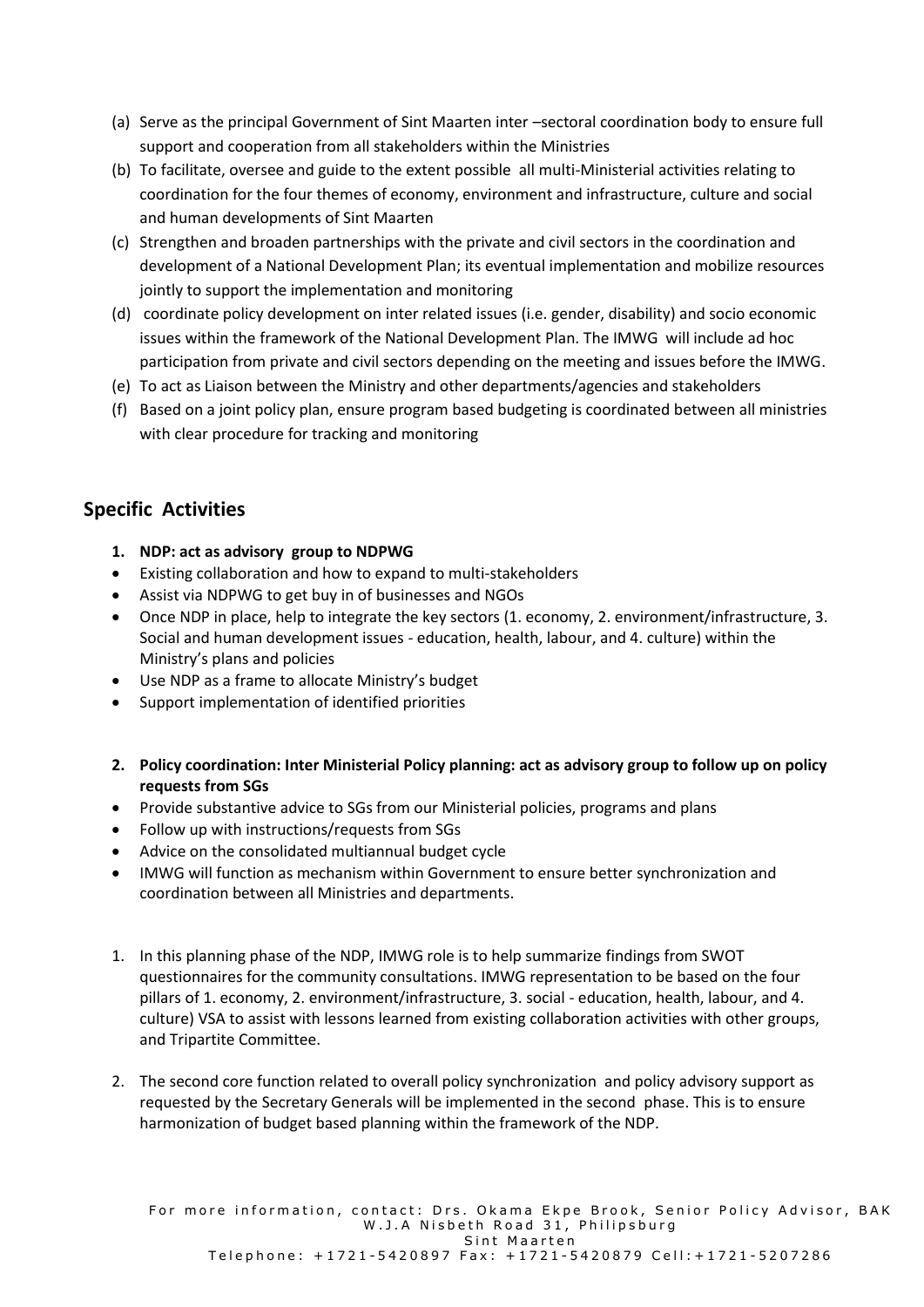# **Guiding Principles**

- 2. The following principles will guide the work of the IMWG
	- A common vision and shared objectives
	- Agreed governance and accountability structures
	- Harmonized strategic management and operational capacities
	- Learning and adaptation capacities
	- Building and maintaining trust
	- Act as a platform for checks and balances on upcoming policies with the relevant Ministries/Departments that should give input-towards an overall strategic policy plan with budget monitoring
	- Show commitment, structure, support, team work across the public administration
	- Agreed spirit of sharing and synchronization of work
	- The Ministries contribute to the IMWG through their delegate who is authorized to act on its behalf. These representatives undertake to make an active contribution to the working of the IMWG, in particular by ensuring attendance at all appropriate meetings and producing written contributions if required.
	- Regularly update the Steering Committee on National Development and the Secretaries Generals
- 3. The frequency of meetings is agreed at once per month to be held every 3<sup>rd</sup> Friday (starting Friday July  $19<sup>th</sup>$ ) from 10:00AM until-12:00noon.

## **Terms of Constitution**

For the IMWG to work effectively, it needs to comprise high level sectoral officials mandated by their respective Ministries who can supervise and advise on development management and, importantly have the capability to highlight and include their Ministries priorities within the larger scope of activities.

All Ministries and departments must be represented and Secretaries General authorize the representative on the IMWG to act as Focal Point per each Ministry and authorized to convene related meetings within the Ministry.

In order for full representation by the Ministries, there should be a formal structure for consultation for feedback, advice, budget consultation, etc.

In order for the effective implementation, the above would require the approval and commitment by the Secretaries General. This can be ensured by inclusion as a standing agenda item in all SG meetings -

## **Role of BAK**

**Project Team at the Department of Interior an Kingdom Relations (Dutch acronym: BAK).** BAK as the implementing agency will lead the project and is the liaison between the UNDP and the Minister of General Affairs. BAK is responsible for obtaining and allocating resources for the project and will report the annual expenditure. To take up her coordinating role BAK will sit in all Steering- and workgroup meetings as